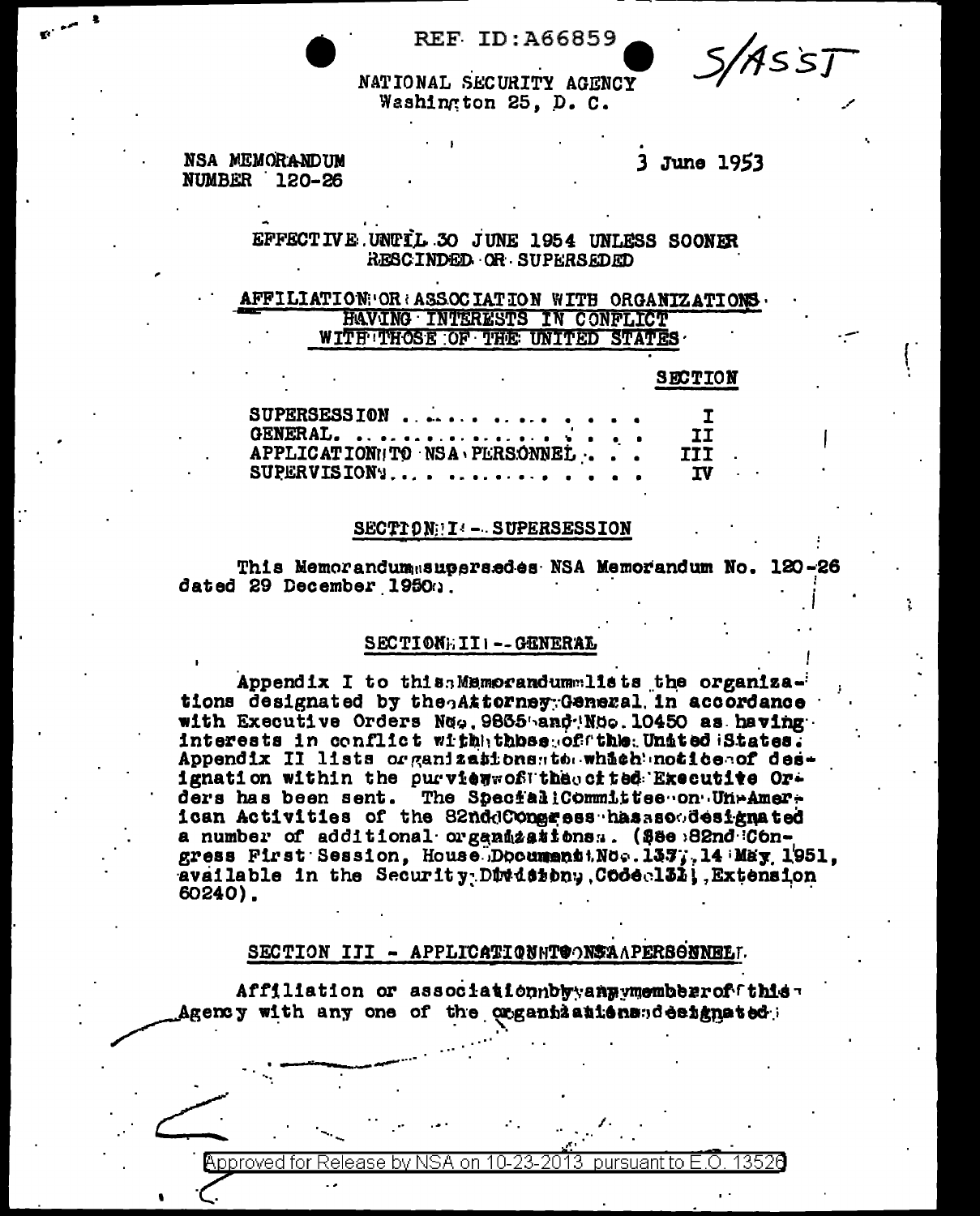NSA MEMORANDUM **NUMBER 120-26** 

will entail serious risks on his part in connection with Security determination. (See paragraph 306.3,

## SECTION IV - SUPERVISION

Supervision for implementation of the policy established herein is the responsibility of the Chief, Security Division.

BY COMMAND OF LIEUTENANT GENERAL CANINE:

ALFRED R. MARCY Colonel.US Army<br>Chief of Staff

OFFICIAL:

esPl

GRO. E\_CAMPBELL Colonel, AGC Adjutant General

 $-2$  Incl

1. Appendix. I  $2.$ Appendix II

DISTRIBUTION IV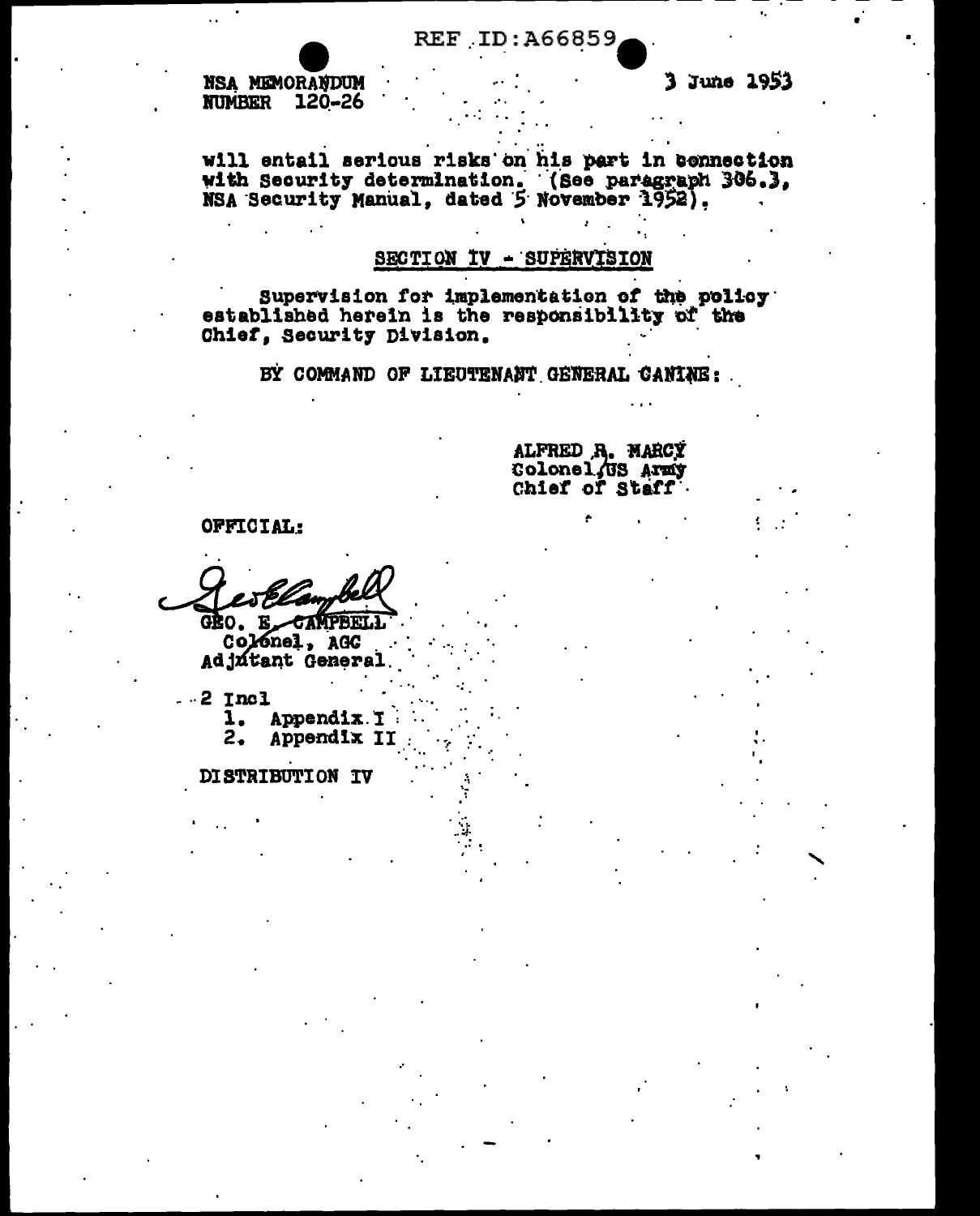### AFFENDIX I

Abraham Lincoln Brigade Abraham Lincoln School, Chicago, Illinois Action Committee to Free Spain Now American Association for Reconstruction in Tugoslavia, Inc. American Branch of the Federation of Greek Maritime Unions American Christian Nationalist Party American Committee for European Worker's' Relief American Committee for Protection of Foreign Born American Committee for Spanish Freedom American Committee for Yugoslav Relief. Inc. American Council for a Democratic Greece, formerly known as the Greek American Council; Greek American Committee for National Unity American Council on Soviet Relations American Croatian Congress American Jewish Lebor Council American League Ag. inst War and Fascism American League for Peace and Democracy American National Labor Party American National Socialist League American National Socialist Party American Nationalist Party American Patriots, Inc. American Peace Mobilization American Polish Labor Council American Rescue Ship Mission (a project of the United American Spanish Aid Committee) American-Russian Fraternal Society American Russian Institute, New York, also known as the American Russian Institute for Cultural Relations with the Soviet Union American Russian Institute, Philadelphia American Russian Institute of San Francisco American Russian Institute of Southern California, Los Angeles American Slav Congress American Youth Congress American Youth for Democracy Armenian Progressive League of America Associated Klans of America Association of Georgia Klans Association of German Nationals (ReichsNautsche Vereinigung) Ausland-Organization der NSDAP, Overseas Branch of Nazi Party Black Dragon Society Boston School for Marxist Studies, Boston, Massachusetts California Labor School, Inc., 216 Market Street, San Francisco, California Carpatho-Russian People's Society Central Council of American Women of Croatian Descent, also known as Central Council of American Croatian Women, National Council of Croatian Women Central Japanese Association (Beikoku Chuo Mipponjin Kai)

Appendix I to NSA Memorandum  $120-26$ ,  $3 \text{ J}$ un 53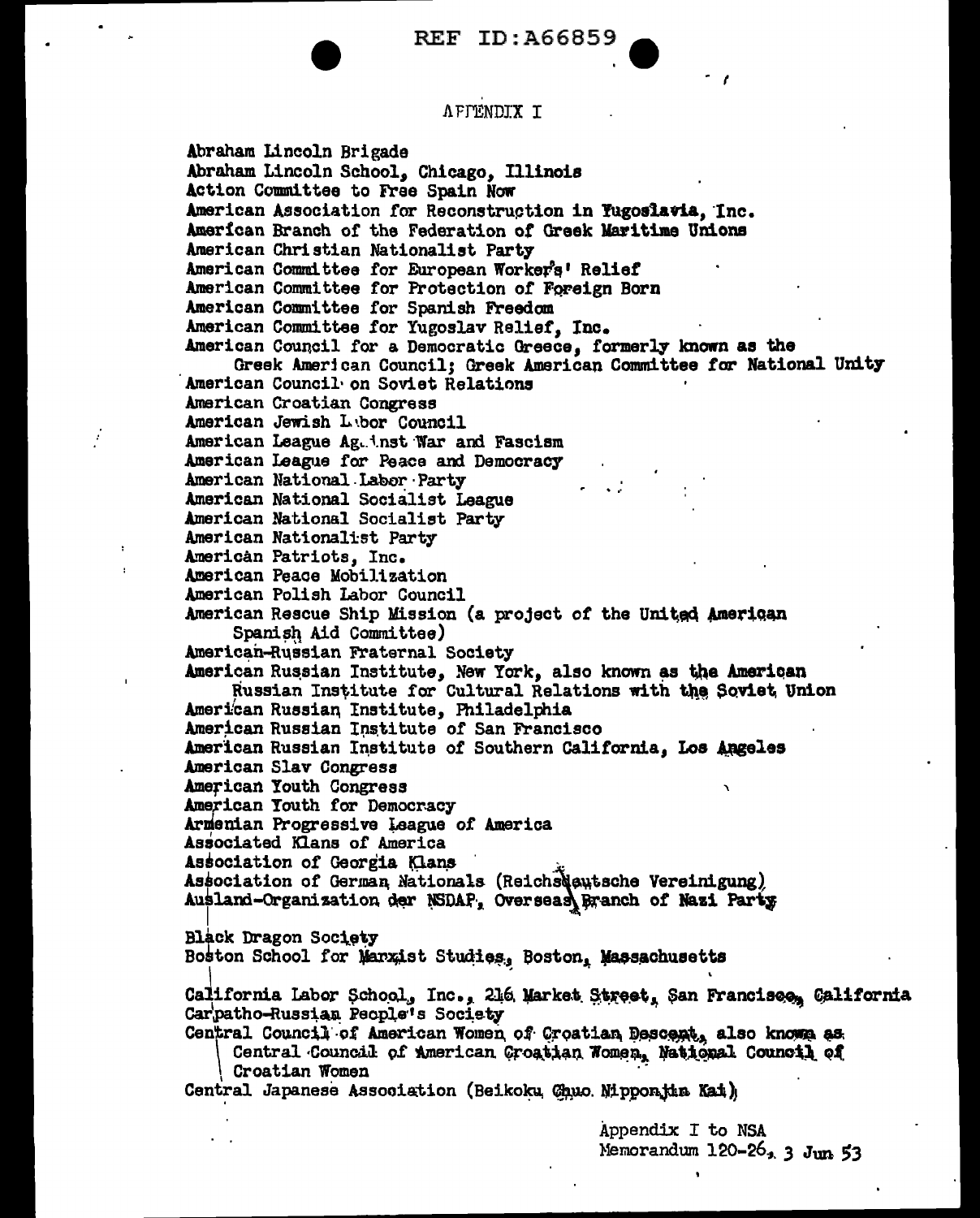| <b>REF</b> | ID:A66859 |  |  |  |  |
|------------|-----------|--|--|--|--|
|------------|-----------|--|--|--|--|

Central Japanese Association of Southern California-Central Organization of the German-American National Alliance (Deutsche-Amerikanieche Einheitsfront); Cervantes Fraternal Society Citizens Committee to Free Earl Browder. Citizens Committee for Harry Bridges Citizens Committee of the Upper West Side (New York City)) Citizens Protective League Civil Rights Congress and its affiliated organizations, including: Civil Rights Congress for Texas Veterans Against Discrimination of Ciwil Rights Congress of New York Columbians Cowite Coordinador Pro Republica Espanola. Committee to Aid the Fighting South. Committee for a Democratic Far-Eastern Policy. Committee for Nationalist Action, Commonwealth College, Mena, Arkansas. Connecticut State Youth Conference. Congress of American Revolutionary Writens. Congress of American Women Council on African Affairs Council for Pan-American Democracy Croatian Benevolent Fraternity Dai Nippon Butoku Kai (Military Virtue Society of Japan or Military Art Society of Japan) Daily Worker Press Club Dante Alighteri Society (between 1935 and 1940) Dennis Defense Committee Detroit Youth Assembly Emergency Conference, to Save Spanish Refugees (founding body of the North American Spanish Aid Committee) Federation of Italian War Veterans in the U.S.A., Inc. (Associazione Mazionale Combattenti Italiani, Federazione degli Stati Uniti d'America) Finnieh-American Mutual Aid Society Friends of the New Germany (Freunde des Neuen Deutschlands) Friends of the Soviet Union, Garibaldi Ameridan Fraternall Society, George Washington Carver School, New York City German-American Bund (Amerikadeutschen Volksbund) German-American Republican League. German-American Vocational League (Deutsche-Amerikanische. Berufsgemeinschaft)

 $\overline{2}$  – ppendix I to NSA Memorangum 120-26, 3 Jun 53.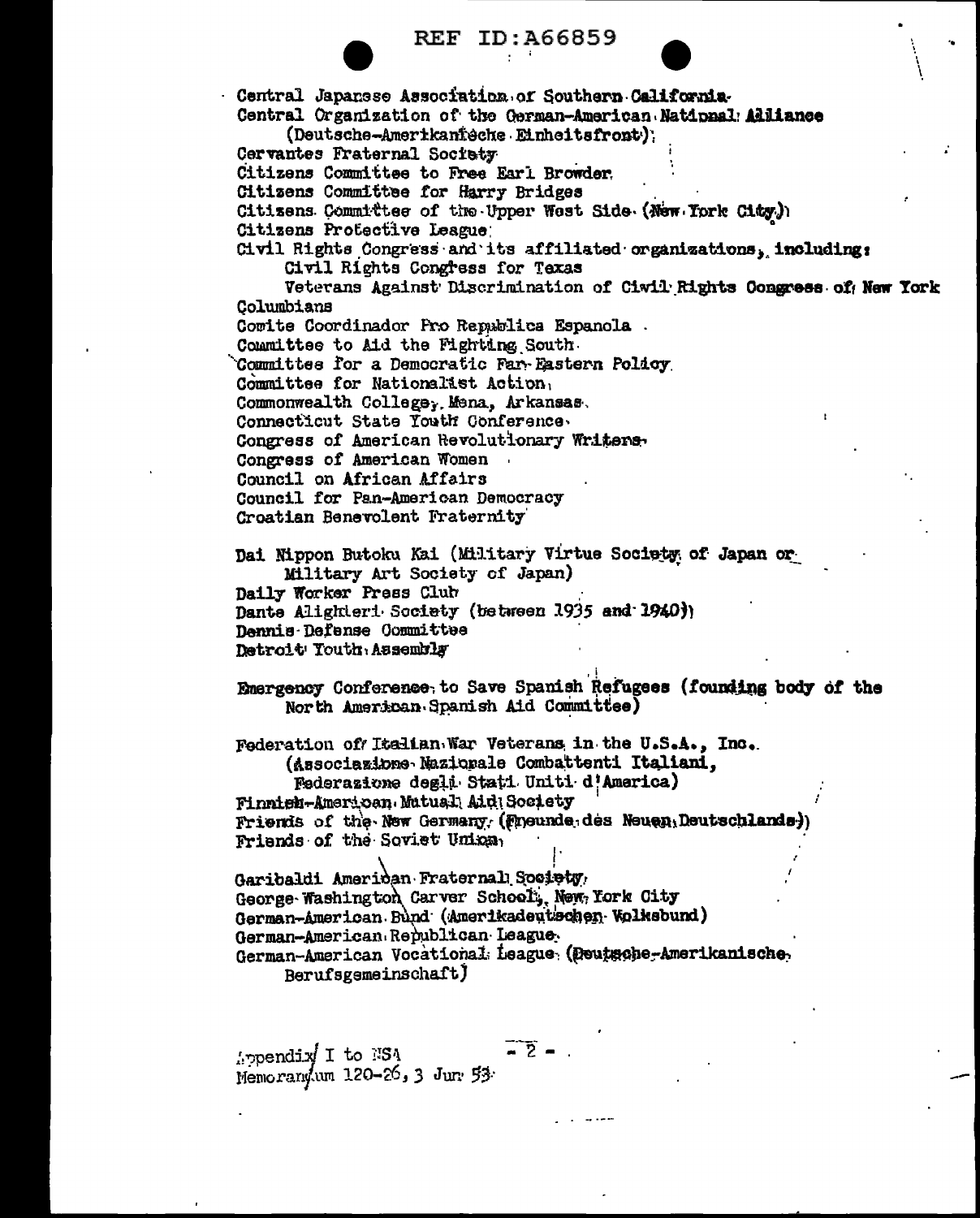Hawaii Civil Liberties Committee Heimuska Kal, also known as Nokubei Heicki Cimusha Kai, Zaibel Nihonjin, Heiyaku Cimusho Kai, and Zalbei Heimusha Kai (Japanese Residing in America Military Conseriots Association) Hellenic-American Brotherhood Hinode Kai (Imperial Japanese Reservists) Hingmaru Kai (Rising Sun Flag Society - a group of Japanese War Veterans) Hokubei Zaigo Shoke Dan (North American Reserve Officers Association) Hollywood Writers Mobilization for Defense Hungarian-American Council for Democracy Hungarian Brotherhood Independent Socialist Laague Industrial Workers of the World Laternational Labor Defense Unternational Workers Order, its subdivisions, subsidiaries and affiliates J'apanese Association of America Japanese Overseas Central Society (Kaigai Dobo Chuo Kai) Japanese Overseas Convention, Tokyo, Japan, 1980 Japanese Protective Association (Recruiting Organization) Jefferson School, of Social Science, New York City Jewish People's Gommittee Jewish People's Fraternal Cross Jikyoku Iinkai (The Committes for the Grisia). Joint Anti-Fascist Refugse Comalitee Joseph Weydemsyer School of Secial Science, Starlouis, Missouri Kibei Seinen Kai (Asseciation of U.S. Citigens of Japanese Ancestry who have returned to Americs after studying in Japan) Knights of the White Camellia Ku Klux Klan Kyffhaeuser, also kwen as Syffhasassr League (Kyffhaeuser Bund),' Kyffhaeuser Jelkowsky (Myffhaeusar Kemeradschaft): Kyffhaeuser War Relief (Awitbaeuser Kreighshilfswerk) ) Labor Research Associstion, inc. Labor Youth Laague League of American Writers. Lictor Society (Italian Plack Shirts). Macedonian-American People's lazgue Mario Morgantini Circle Michigan Civil Bights Federation Michigan School of Social Science Nanka Teikoku Guuyudan (Imperial Military Frienda Group). or Southern California War Veterans). National Blue Star Mothers of America (not to be confused with the Blue Star Mothers of America organized in Fournary 1942) National Committee for the Defence of Political Prisoners. National Committee to Win the Peace. Appendix I to M5A Memorandum  $120-26$ ,  $3 \cdot \text{Jun}$  $53'$ . 3-a . . .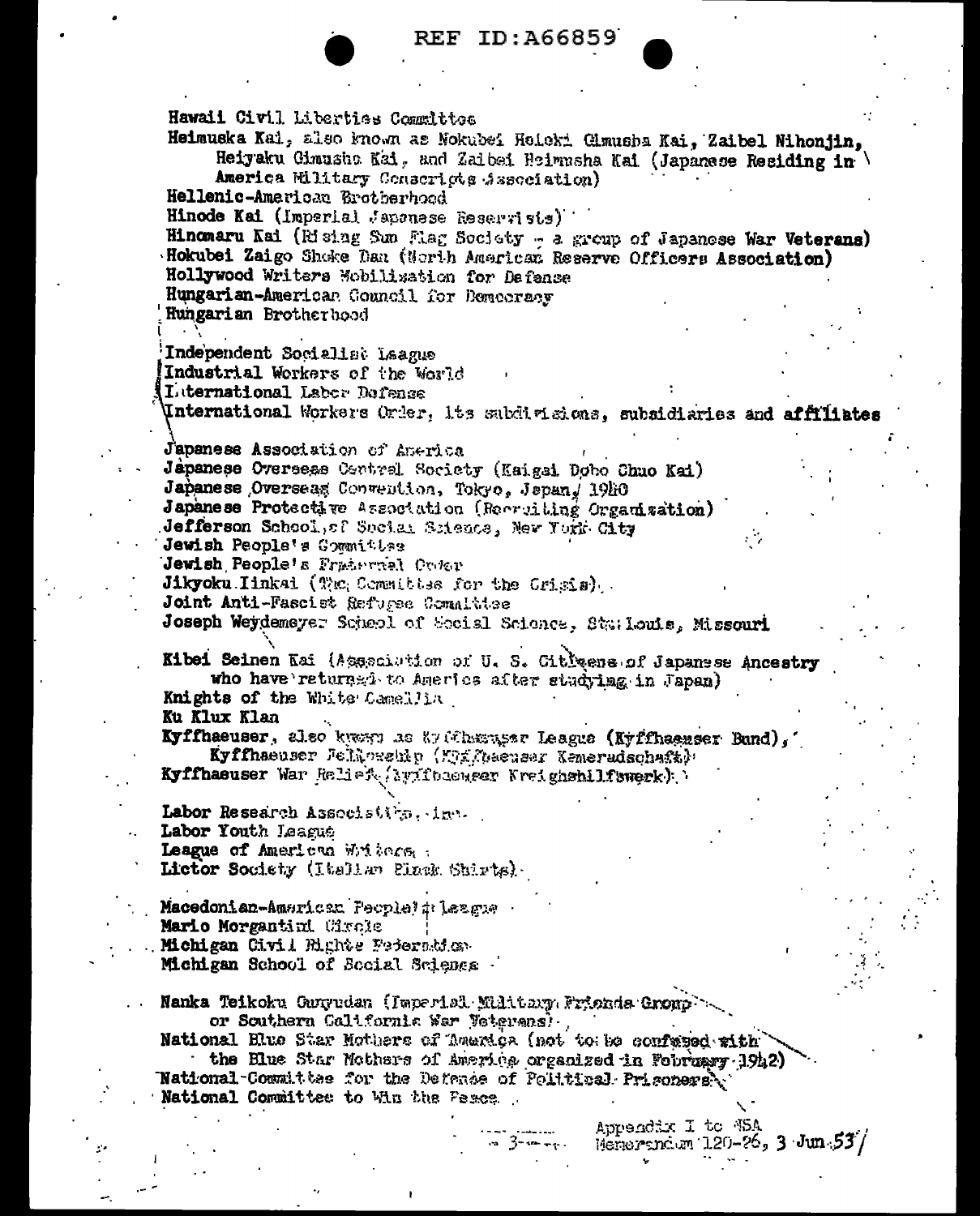National Conference on American Policy in China and the Far East (a Conference called by the Committee for a Democratic Far Eastern Policy) National Council of Americans of Croatian Descent National Council of American-Soviet Friendship National Federation for Constitutional Liberties National Negro Congress Nationalist Action League Nature Friends of America (since 1935) Negro Labor Victory Committee New Committee for Publications Michibei Kogyo Kaisha (The Great Fujii Theatre) North American Committee to Aid Spanish Democracy North American Spanish Aid Committee Northwest Japanese Association Chio School of Social Sciences Oklahoma Committee to Defend Political Prisoners Original Southern Klans, Incorporated Pacific Northwest Labor School, Seattle, Washington Partido del Pueblo of Panama (operating in the Canal Zone). Peace Movement of Ethiopia People's Educational Association (Incorporated under name Los Angeles Educational Association, Inc.), also known as People's Educational Center, People's University, People's School People's Institute of Applied Religion People's Radio Foundation, Inc. Philadelphia School of Social Science and Art Photo League. (New York City) Polonia Society of the IWO Progressive German-Americans, also known as Progressive German-Americans of Chicago Proletarian Party of America Protestant War Veterans of the United States, Inc. Revolutionary Workers League Romanian-American Fraternal Society Sakura Kai (Patriotic Society, or Cherry Association composed of veterans of Russo-Japanese War) Samuel Adams School, Boston, Massachusetts Schappes Defense Committee Schneiderman-Darcy Defense Committee School of Jewish Studies, New York City Seattle Labor School, Seattle, Washington Serbian-American Fraternal Society Serbian Vidovdan Council Shinto Temples Silver Shirt Legion of America Sibvak Workers Society  $\tau_{\rm L}$ 

Appendix I to NSA Hemorandum  $120-26$ , 3 Jun 53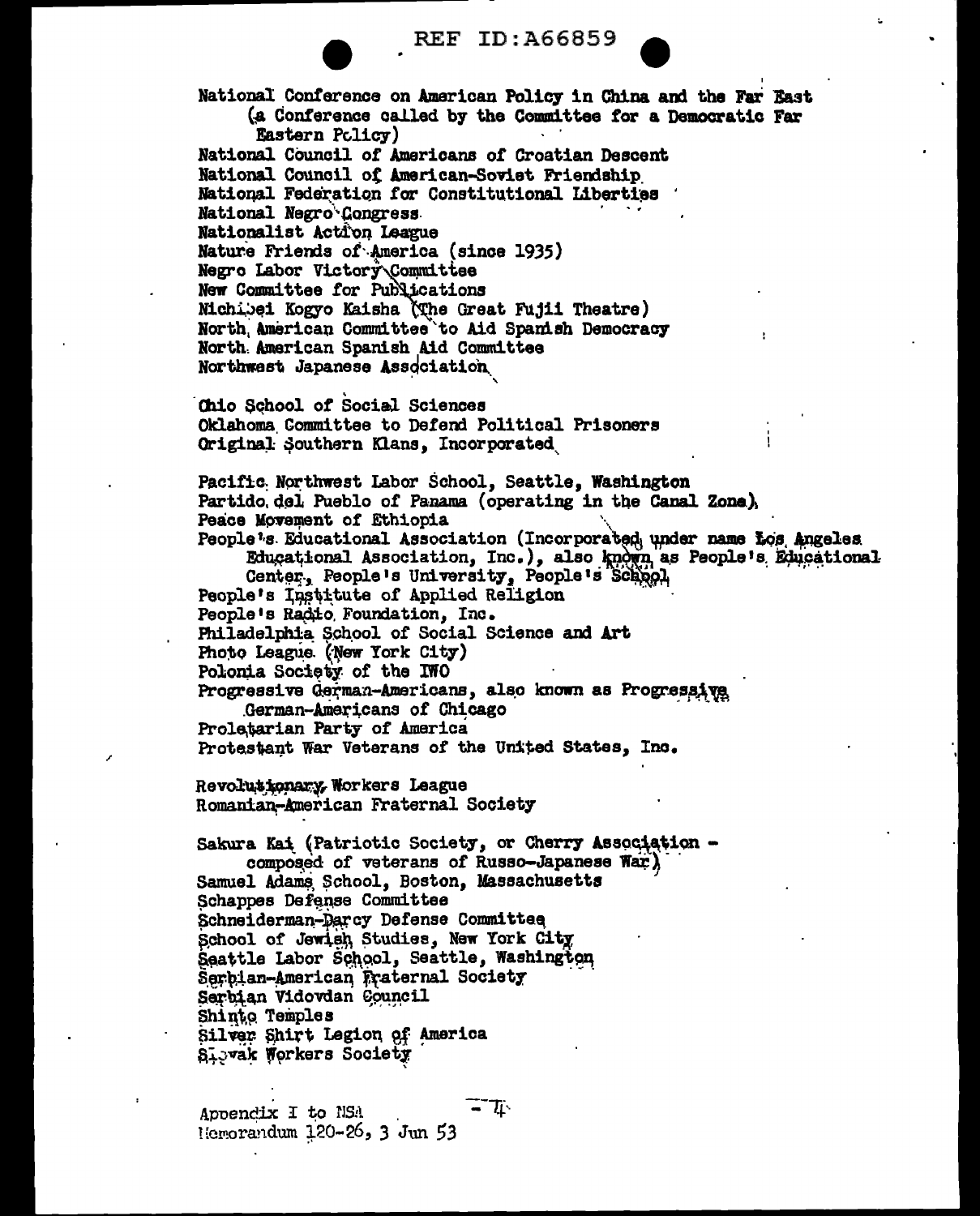Slovenian-American National Conneil. Socialist Workers Party, including American Committee for European Workers' Relief Socialist Youth League Sokoku Kai (Fathe Land-Society) Southern Negro Youth Congress Suiko Sha (Reserve Officers Association, Los Angeles)

Tom Paine School: of Social Science, Philadelphia, Pennsylvania Tom Paine School: of Westchester. New York

Ukrainian-American Fraternal Union Union of American Croatians United American Spanish Aid Committee United Committee of South Slavic Americans United Harlem Tenants and Consumers Organization United May Day Committee United Negro and Allied Veterans of America

Veterans of the Abraham Lincoln Brigade.

Walt Whitman School of Social Science. Newark. New Jersey Washington Bookshop Association Washington Committee for Democratic Action Washington Commonwealth Federation Wisconsin Conference on Social Legislation Workers Alliance (since April 1936) Workers Party, including Socialist Youth League

Yiddisher Kultur Farband

Communist<sup>e</sup> Party, U.S.A., its subdivisions, subsidiaries and affiliates

Communist: Political Association, its subdivisions, subsidiaries and: affiliates, including;

Alabama People's Educational Association

Florida Press and Educational League

Oklahoma League for Political Education

People's Educational and Press Association of Texas Virginia League for People's Education

**Young-Communist League** 

Appendix I to NSA Memorandum 120-26, 3 Jun 53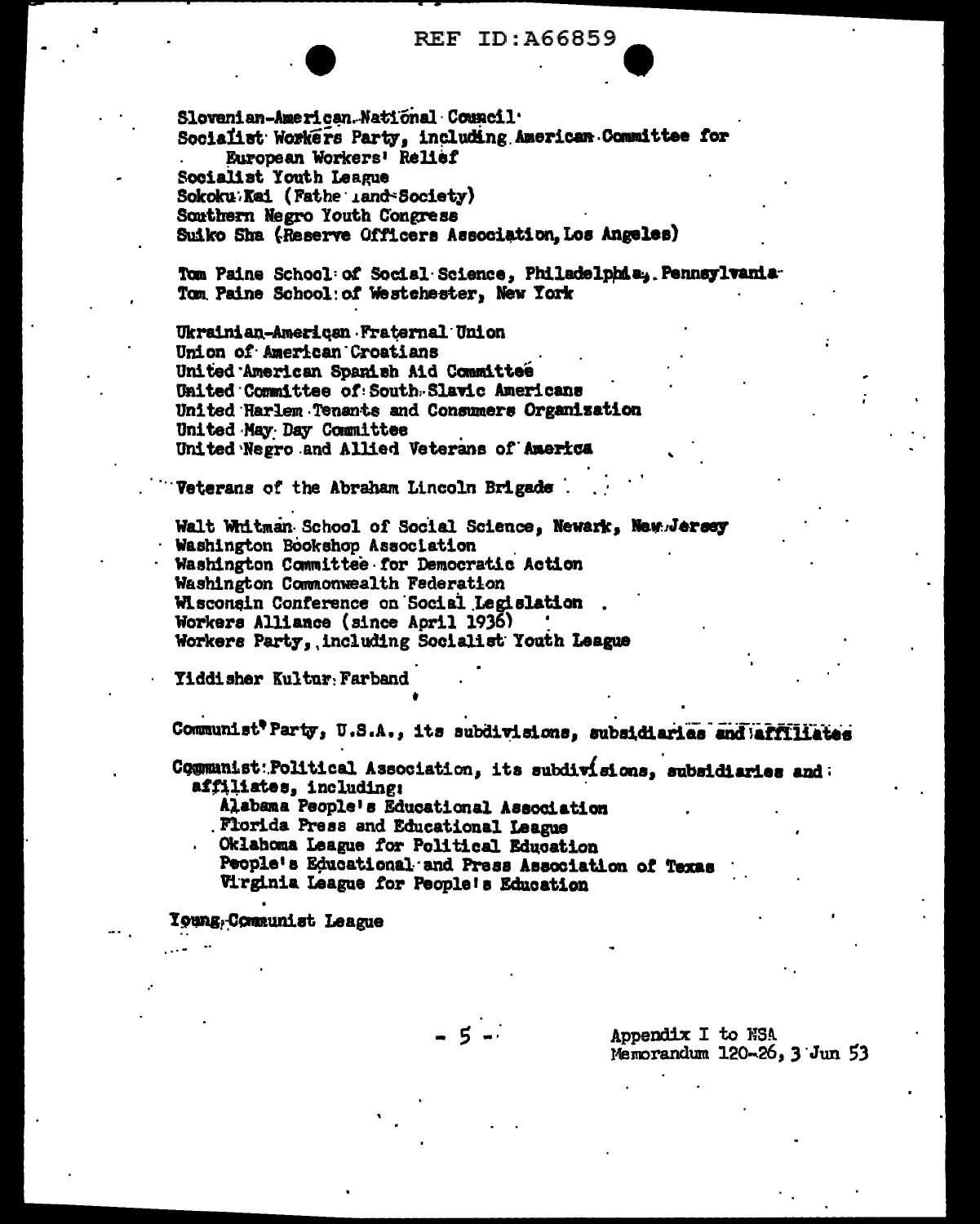**REF ID: A66859** 

## **APPENDIX**

American Committee for Settlement of Jews in Biro-Bidjan American Committee to Survey Labor Conditions in Europe American Lithuanian Workers' Association American Peace Crusade American Poles for Peace American Polish League American Women for Peace Association of Lithuanian Workers, **Baltimore Forum** Bridges-Robertson-Schmidt Defense Committee Bulgarian-American People's League California Emergency Defense Committee China Welfare Appeal, Inc. Chopin Cultural Center Citizens Emergency Defense Committee Committee for Constitutional and Political Freedom Committee for the Defense of the Pittsburgh Six Committee for Freedom of the Press Committee for Negro in the Arts Committee for Peace and Brotherhood Festival in Philadelphia Committee for the Protection of the Bill of Rights Committee to Uphold the Bill of Rights

> Appendix II to NSA Memorandum 120-26, 3 Jun 53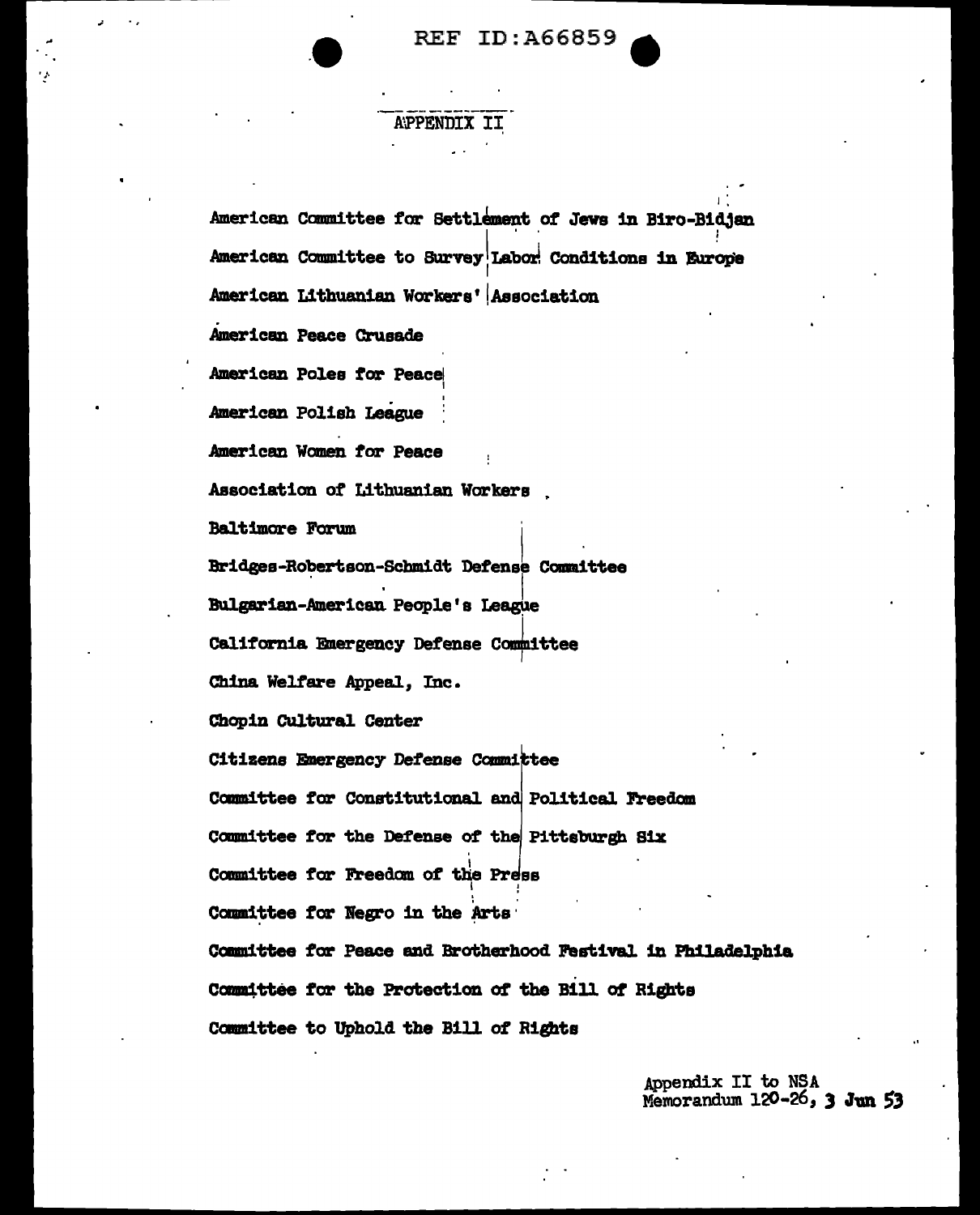Committee for World Youth Friendship and Cultural Exchange Connecticut Committee to Aid Victims of the Smith Act Coordination Committee of Jewish Landsmanshaften and Fraternal Organizations Council of Greek Americans Council for Jobs, Relief and Housing Daniels Defense Committee Committee to Defend Marie Richardson Families of the Baltimore Smith Act Victims Families of the Smith Act Victims Frederick Douglas Educational Center Freedom Stage, Inc. Harlem Trade Union Council Jewish Cultural Society Joint Council of Progressive Italian Americans. Inc. Labor Council for Negro Rights Maritime Labor Committee to Defend Al Lannon Massachusetts Minute Women for Peace Maurice Braverman Defense Committee National Association of Mexican Americans National Labor Conference for Peace National Negro Labor Council North Philadelphia Forum Palo Alto Peace Club **Peace Information Center** People's Drama. Inc. Philadelphia Labor Committee for Negro Rights

Appendix II to NSA<br>Memorandum 120-26, 3 Jun 53